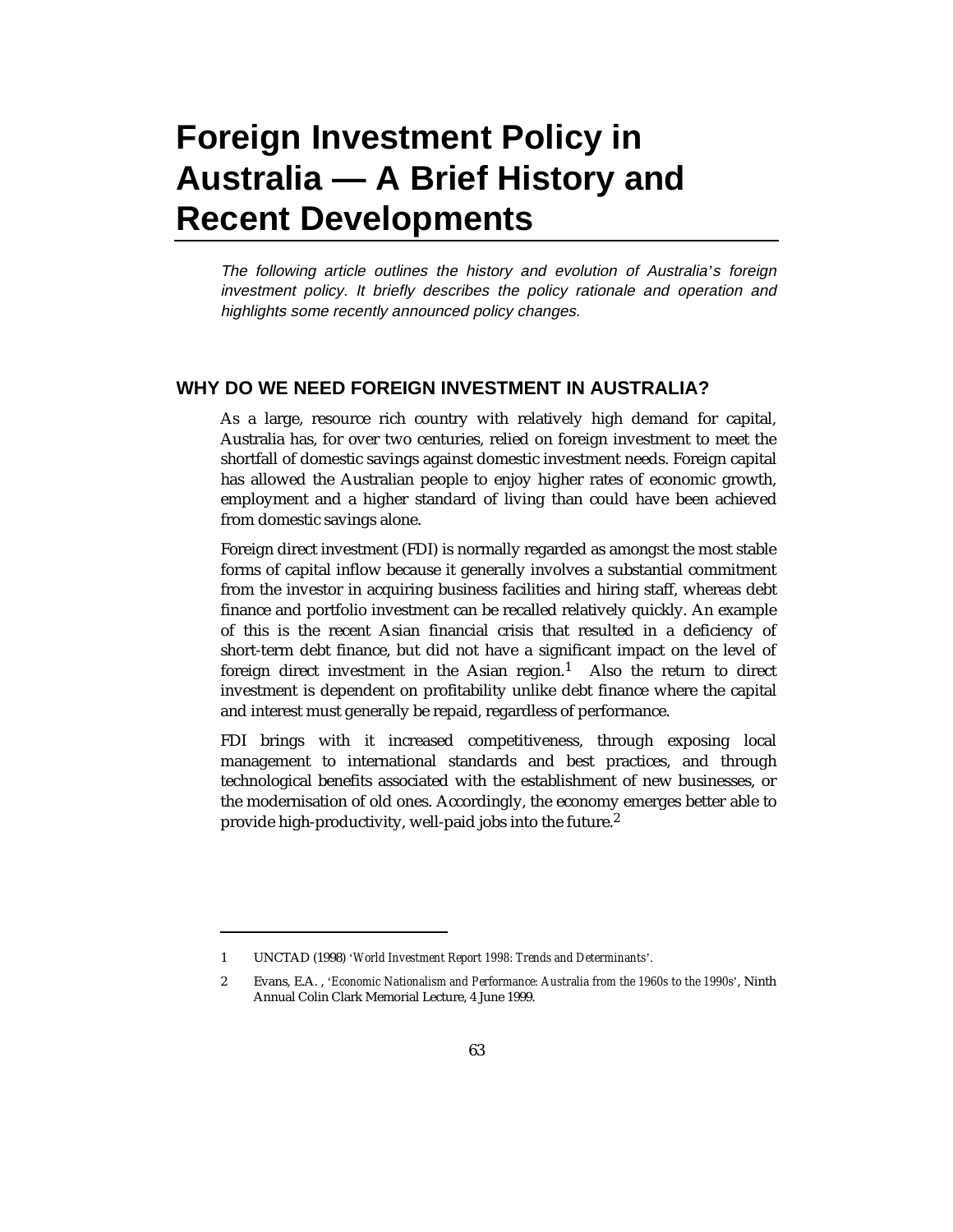- An OECD study<sup>3</sup> concluded that competition from low wage countries has not been a major factor contributing to unemployment in OECD countries.
- Also as foreign direct investment promotes a more efficient use of resources for sustaining growth, the trend continues for multinational firms to adopt world-best standards for environmental performance.<sup>4</sup>

## **FOREIGN INVESTMENT POLICY IN AUSTRALIA**

 $\overline{a}$ 

 $\ddot{\phantom{a}}$ 

Until the 1970s, foreign investment flows to Australia were largely regulated through the foreign exchange control mechanism, although Federal governments intervened in particular proposals from time to time.

In 1975 the Government announced its formalised foreign investment policy. It noted that Australia wished to encourage foreign investment 'on a basis that recognises the needs and aspirations of Australians'. At the time, those needs and aspirations were reflected in a very much more restrictive foreign investment policy than exists today. It involved, for example, complex net economic benefit tests and a preference that Australians were involved on boards of directors, or through employment. The Government also sought Australian equity participation where foreigners wished to invest in mining, agriculture, pastoral, fishing and forestry industries.

The operation of foreign exchange controls and foreign investment policy was more restrictive on business investment between the mid-1960s and the mid-1980s than either before or since. This restriction coupled with trade barriers is estimated to have resulted in a misallocation of investment in Australia and a decline in capital productivity of 30 per cent over the period.<sup>5</sup>

This restrictive era in foreign investment policy followed a high level of trade protection and a wave of economic nationalism that perceived foreign investment to mean a loss of sovereignty and foreign acquisitions to mean a loss of jobs.

# **WHY HAS THE TREND MORE RECENTLY BEEN TO LIBERALISE FOREIGN INVESTMENT POLICY?**

Within the framework of wider policy liberalisation in Australia and a move away from ineffective protectionist policies, the more recent trend has been to liberalise the foreign investment regime, while maintaining the

-

<sup>3</sup> OECD (1998) '*Open Markets Matter: The Benefits of Trade and Investment Liberalisation*'

<sup>4</sup> Ibid.

<sup>5</sup> Evans op cit.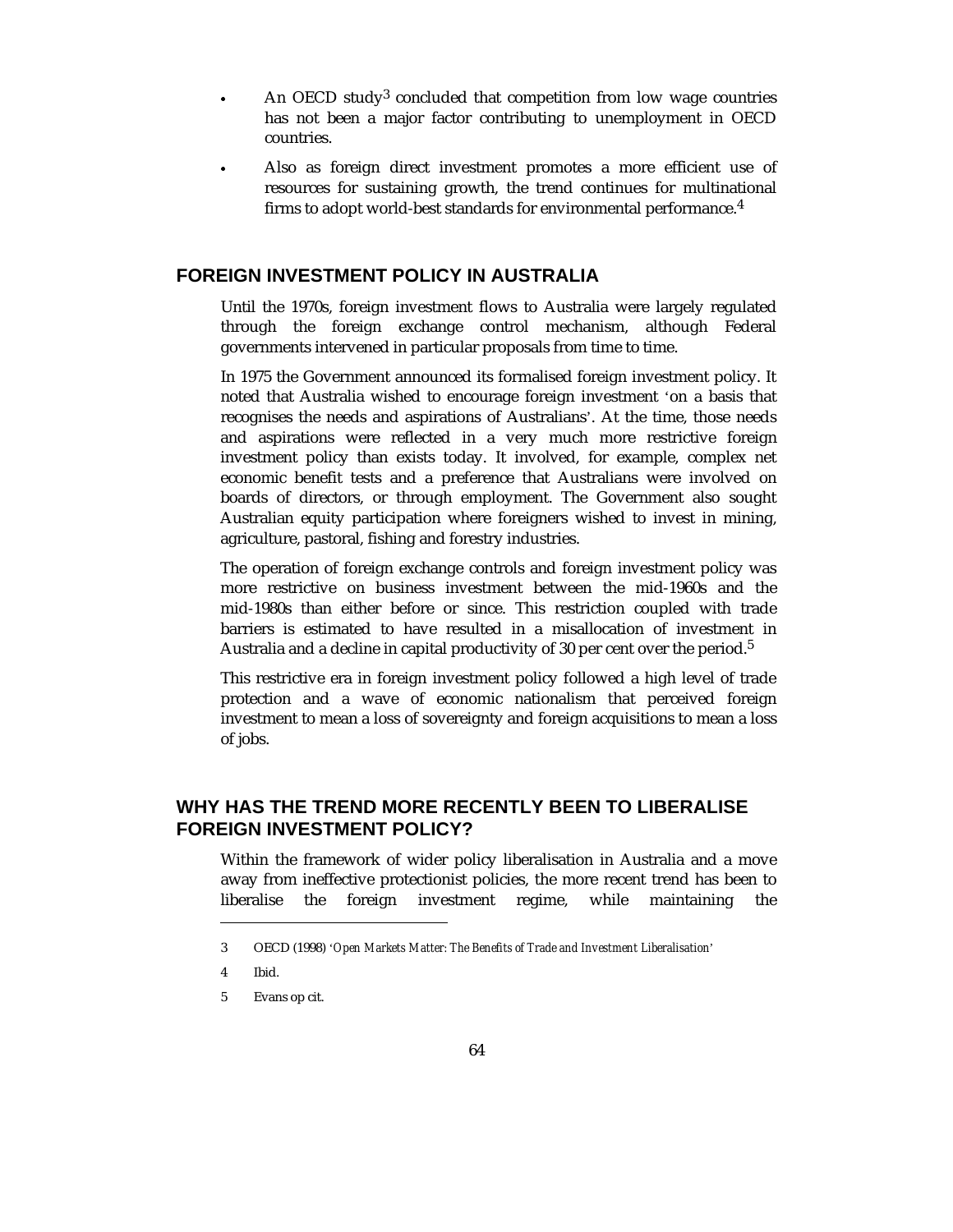pre-establishment screening process. The policy liberalisation is in response to the growing evidence of the benefits of foreign investment, the increasing depth and breadth of the economy and the implementation of other supportive policy and legislative measures, such as the introduction of the Resources Rent Tax and improved corporate and financial regulation.

Micro-economic reforms instituted over the last two decades, including the ongoing trend to liberalisation of Australia's trade and investment regimes, are widely recognised as important contributing factors to Australia's current strong rate of growth and its capacity to withstand the impact of the Asian financial crisis.

## **WHY HAS THE GOVERNMENT CONTINUED TO MAINTAIN THE PRE-ESTABLISHMENT SCREENING PROCESS?**

While recognising the strong benefits of foreign investment, particularly direct investment, to Australia, the Government continues to recognise community concern about foreign ownership of Australian assets. One of the ongoing objectives of the Government's foreign investment policy is to balance these concerns with the benefits of FDI.

In the majority of industry sectors, smaller proposals are exempt from notification while larger proposals are approved unless judged contrary to the national interest. The Government determines what is 'contrary to the national interest' by having regard to the widely held community concerns of Australians. Reflecting community concerns, specific restrictions on foreign investment are in force in sectors such as the media and developed residential real estate.

 $\overline{a}$  The screening process provides a clear and simple mechanism for reviewing the operations of foreign investors in Australia whenever they seek to establish or acquire new business interests or purchase additional properties. In this way the Government is able to encourage foreign investors to act as good corporate citizens if they wish to expand their activities in Australia.

By far the largest number of foreign investment proposals involve the purchase of real estate. The Government seeks to ensure that foreign investment in residential real estate increases the supply of residences and is not speculative in nature. The Government's foreign investment policy, therefore, seeks to channel foreign investment in the housing sector into activity that directly increases the supply of new housing (ie, new developments - house and land, home units, townhouses, etc) and brings benefits to the local building industry and their suppliers.

 $\overline{a}$  The effect of the more restrictive policy measures on developed residential real estate is twofold. First, it helps to reduce the possibility of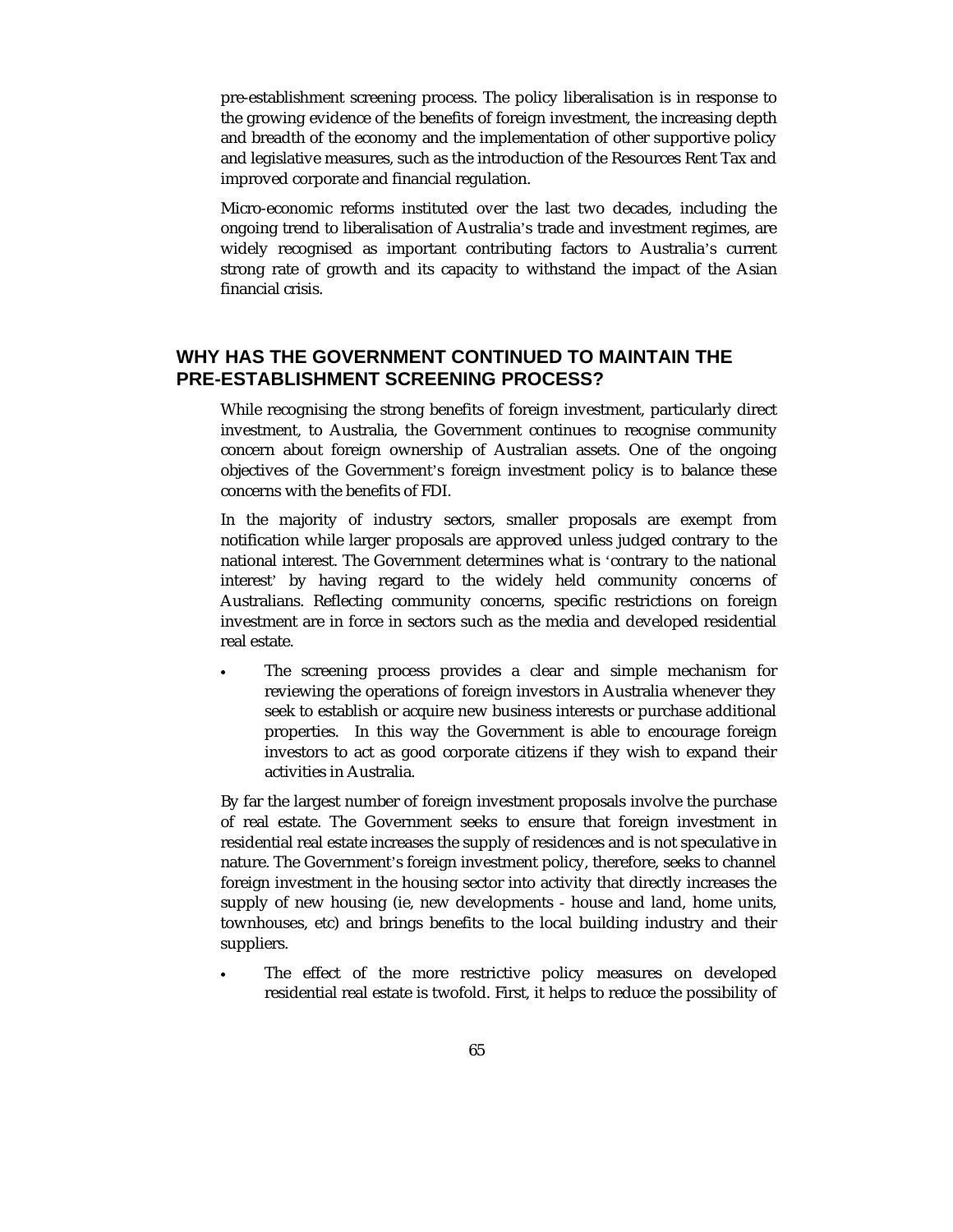excess demand building up in the existing housing market. Second, it aims to encourage the supply of new dwellings, many of which would become available to Australian residents for purchase or rent. The cumulative effect is therefore to maintain greater stability of house prices and the affordability of housing for the benefit of Australian residents.

## **THE FOREIGN INVESTMENT REVIEW BOARD AND ITS ROLE IN THE SCREENING PROCESS**

The Foreign Investment Review Board (FIRB) is a non-statutory body established in April 1976 to advise the Government on foreign investment policy and to advise on the administration of the *Foreign Acquisitions and Takeovers Act 1975* (the Act).

The main functions of the FIRB are: to examine and make recommendations on foreign investment proposals against the background of the policy; to advise the Government of foreign investment matters generally; to foster an awareness and understanding of the policy; to provide guidance to foreign investors and to monitor compliance with the policy.

The FIRB comprises three part-time, non-government members and a full-time Executive Member from the Treasury. The FIRB's functions are advisory only. Responsibility for the Government's foreign investment policy and decision making rests with the Treasurer.

In the examination of large or otherwise significant proposals, State and Commonwealth Government departments and authorities with responsibilities relevant to the proposed activity of the foreign investor may be consulted. Consultation is undertaken on a strictly confidential basis to protect the information provided by the investor.

Major proposals usually will be in the public domain and the FIRB welcomes submissions on them from third parties. Consideration of such submissions is an important part of the FIRB's examination process and its making of recommendations to the Treasurer or Assistant Treasurer.

Conclusions are reached after examination of the proposal and necessary consultations to determine whether the proposal conforms to the general and particular requirements of foreign investment policy, including the proponent's fulfillment of conditions attached to past approvals.

In cases where an investment proposal does not conform to the policy, the Government has the power to block a proposal, or to order the sale of property that has been purchased contrary to the guidelines. In each of the past few years around 100, mainly real estate, proposals have been rejected and a small number of divestiture orders signed.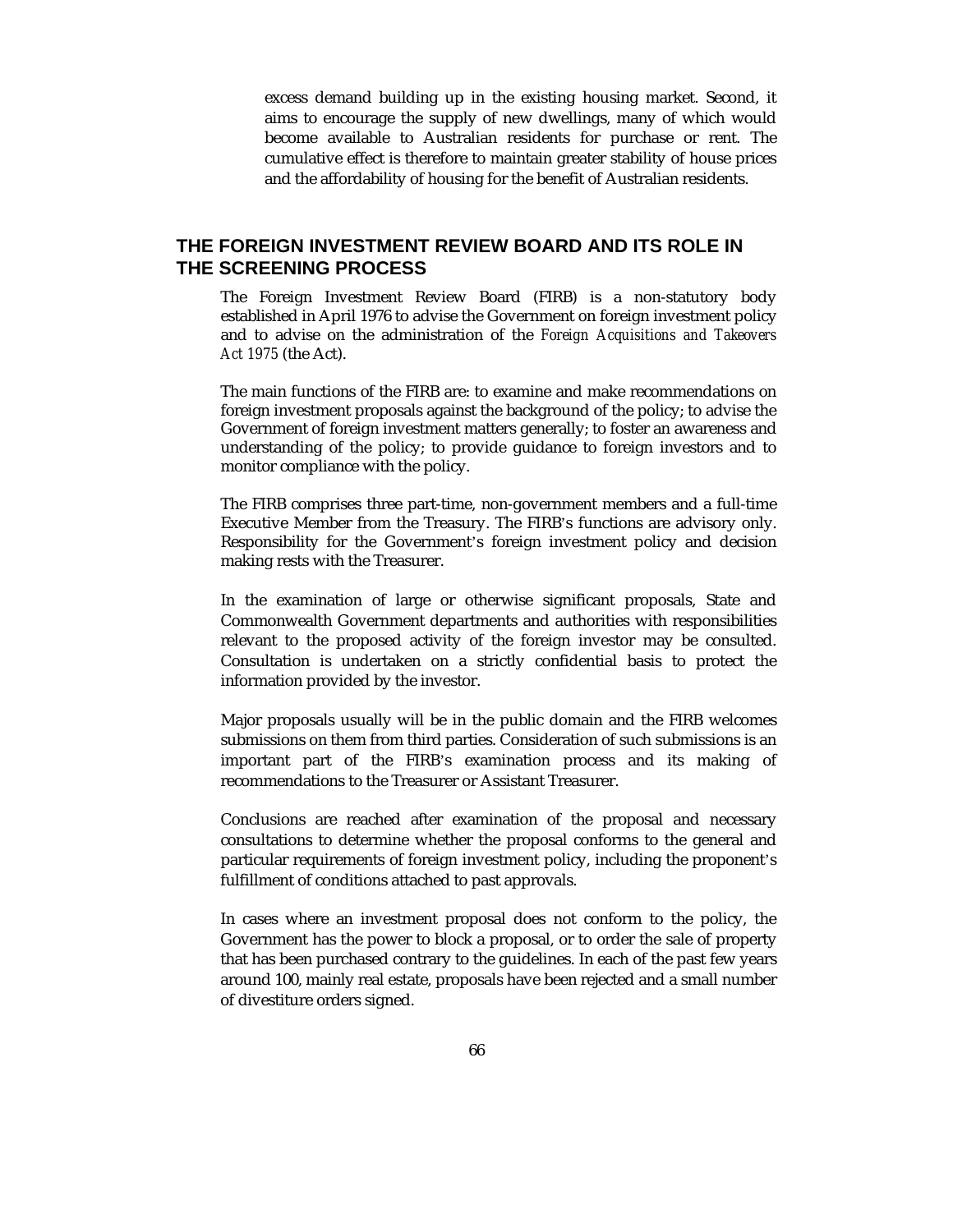## **WHAT ARE THE ADVANTAGES OF THE PRE-ESTABLISHMENT SCREENING PROCESS?**

While acting as a check that the national interest is being protected, the screening system provides foreigners with a straightforward, low cost and timely decision-making process.

#### **Certainty**

Once passed by the screening process, and before outlaying considerable sums, foreigners have assurance that their investment can go ahead. This contrasts with some other jurisdictions where legislation enables the Government to require divestment post-establishment.

#### **Minimal compliance and administrative costs**

The screening process provides a clear, simple and relatively inexpensive mechanism for reviewing the operations of foreign investors in Australia, whenever they seek to establish or acquire new business interests (above specified threshold values), or purchase additional properties. This creates an incentive for foreign investors to operate in Australia as good corporate citizens. It also means that the Government need rarely resort to potentially costly compliance powers.

Most proposals are subject to a statutory 30-day time limit in which a decision must be made. In 80 per cent of cases a decision is reached within 20 days of receipt of the proposal. The consultative process allows investors to submit proposals to the FIRB without having to seek the assistance of solicitors or advisors. The services provided by the FIRB through the Treasury are free of charge.

## **Transparency**

The OECD has agreed standards for disclosure in relation to member governments' measures that impact on international capital flows and foreign direct investment. These standards are set out as provisions in the Code of Liberalisation of Capital Movements and the National Treatment Instrument for Foreign Controlled Enterprises. As a member of the OECD, Australia has agreed to these standards which cover such matters as notification and transparency (notably these two provisions are binding); national treatment; consultation and complaints; non-discrimination between member countries; convertibility of currencies and transfers of funds.

The OECD codes include provision for member country representatives to review compliance with the standards by individual countries. These peer review processes play a crucial role in countries' awareness of their obligations to meet the provisions. They also provide an opportunity for an OECD member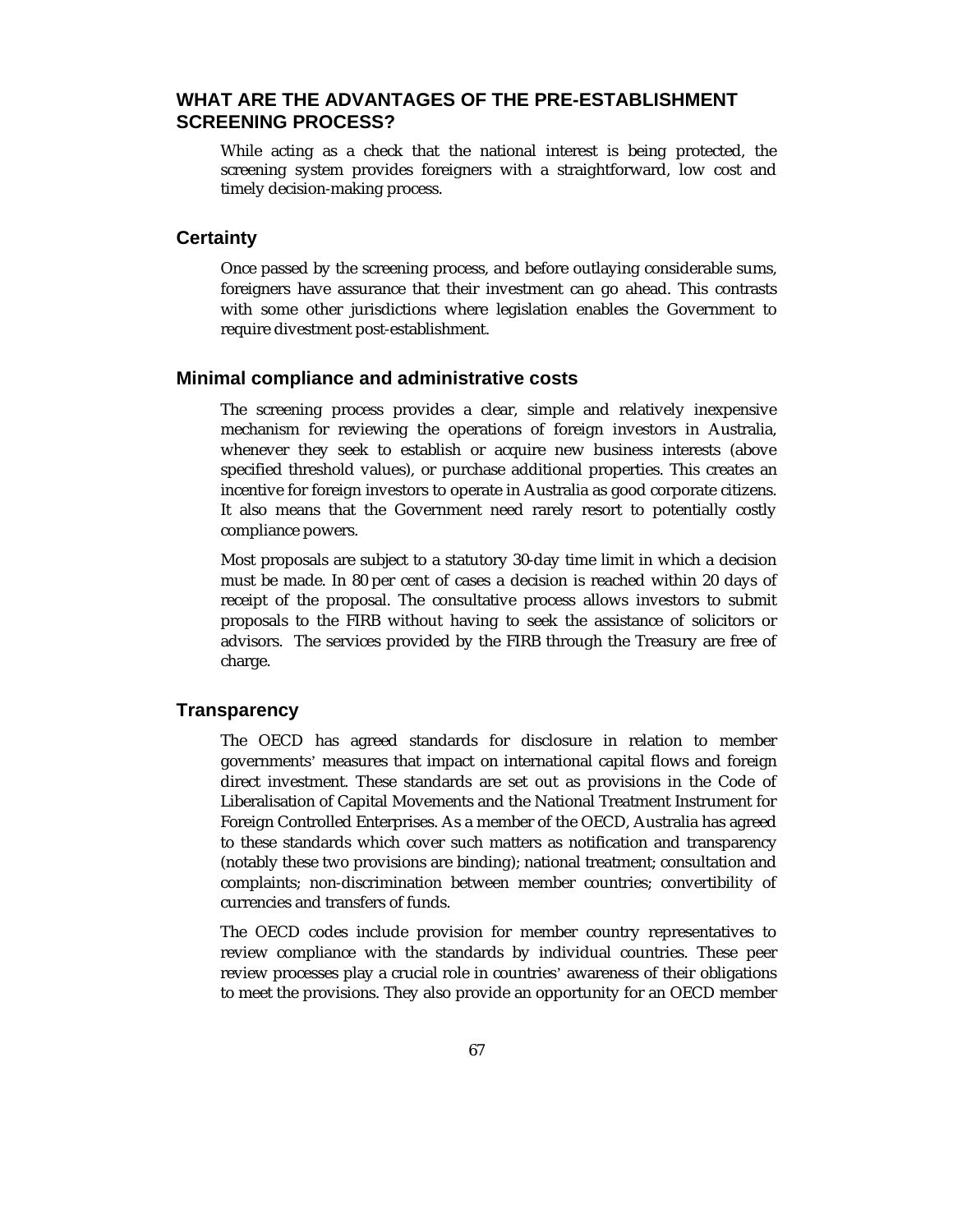to measure its level of adherence to the codes against that of other members where there has been a general trend toward liberalisation of relevant policies over an extended period.

The roles and interaction of the FIRB, the Treasurer, the Assistant Treasurer and the review procedures ensure the foreign investment pre-establishment screening process is applied consistently and is transparent.

The Government provides guidance to foreign investors and provides public information about its foreign investment policy through the Treasury's website and on request. The FIRB also publishes an annual report to the Parliament that summarises the outcome of the screening process. If a proposal is rejected the investor is informed of the reasons and in the case of major commercial proposals this information is generally published in the annual report and in press releases of the Treasurer.

While the national interest test is unspecified, the onus is on the Australian authorities to have clear reason to reject a proposal, rather than on the investor to show benefits to Australia.

## **RECENT AMENDMENTS TO FOREIGN INVESTMENT POLICY**

#### **Background**

In June 1996, the Government included the Act in the schedule of reviews of legislation that impose costs upon business. Also, in its Individual Action Plans from 1996 to 1998 Australia committed to other Asia Pacific Economic Cooperation (APEC) countries that it would rationalise restrictions on foreign investment in real estate, and review the screening system in relation to foreign investment in 'non-sensitive' sectors.

In February 1999, the Prime Ministers of Australia and New Zealand established a Joint Prime Ministerial Task Force on Australia and New Zealand Bilateral Economic Relations. Following the work of this Task Force, on 4 August 1999 the Prime Minister announced a number of changes to Australia's foreign investment regime that would facilitate investment between Australia and New Zealand.

On 3 September 1999, following work pertaining to the scheduled review of foreign investment, the Treasurer announced a further set of measures and reiterated those changes announced by the Prime Minister. All measures took effect from 10 September 1999.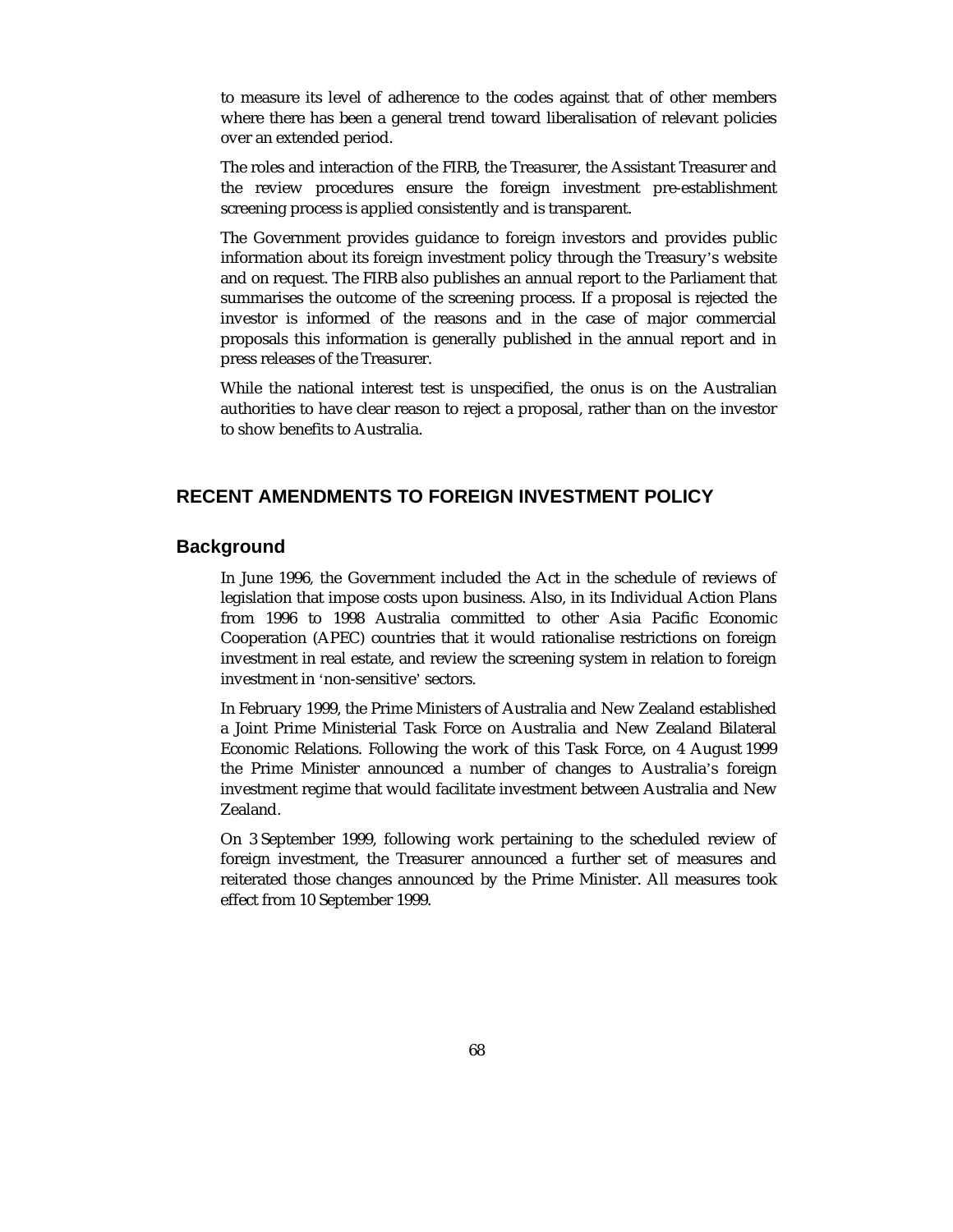#### **The objectives**

The Government's objectives for the reviews of foreign investment policy were to rationalise regulation within the existing Act, reduce compliance costs for business and streamline administrative procedures.

#### **The measures**

 $\bullet$ 

The notification threshold for foreign investment in existing businesses has been increased from \$5 million (\$3 million for rural businesses) to \$50 million. The notification threshold for the acquisition of the Australian assets of an offshore company where it is to be acquired by another offshore company has been increased from \$20 million to \$50 million. Where properties are not subject to heritage listing, the notification threshold applying to the acquisition of developed non-residential commercial real estate has been increased from \$5 million to \$50 million. Moreover, the limit for which applications for investment in business and developed non-residential commercial properties are registered, but generally not fully examined, has been increased from \$50 million to \$100 million, unless the facts of the proposal raise issues pertaining to the national interest.

Other amendments provide:

- $\bullet$  an exemption to remove foreign investment approval requirements for individuals who hold, or are entitled to hold, a special category visa, or who hold a permanent resident visa, but are not 'ordinarily resident in Australia' and invest in Australian residential real estate through Australian companies and trusts;
- $\bullet$  an exemption so that Australian citizens and their foreign spouses purchasing as joint tenants are no longer required to seek approval for purchases of residential real estate;
- $\bullet$  that the acquisition of house and land packages, 'off-the-plan' ie, where construction has not commenced, will no longer be limited to 50 per cent of the project's sales on condition that continuous construction commences within 12 months;
- $\bullet$  an exemption for the acquisition of interests in Australian urban land by foreign owned responsible entities of managed investment schemes registered under Chapter 5C of the *Corporations Law*, provided such investment is primarily for the benefit of scheme members ordinarily resident in Australia;
- $\bullet$  rules to permit the acquisition by foreign interests of strata-titled hotel rooms in designated hotels where each room is subject to a long-term (10 years or more) hotel management agreement;
	- rules to limit the exemption provided by newly designated Integrated Tourist Resorts so that the exemption from the normal foreign investment